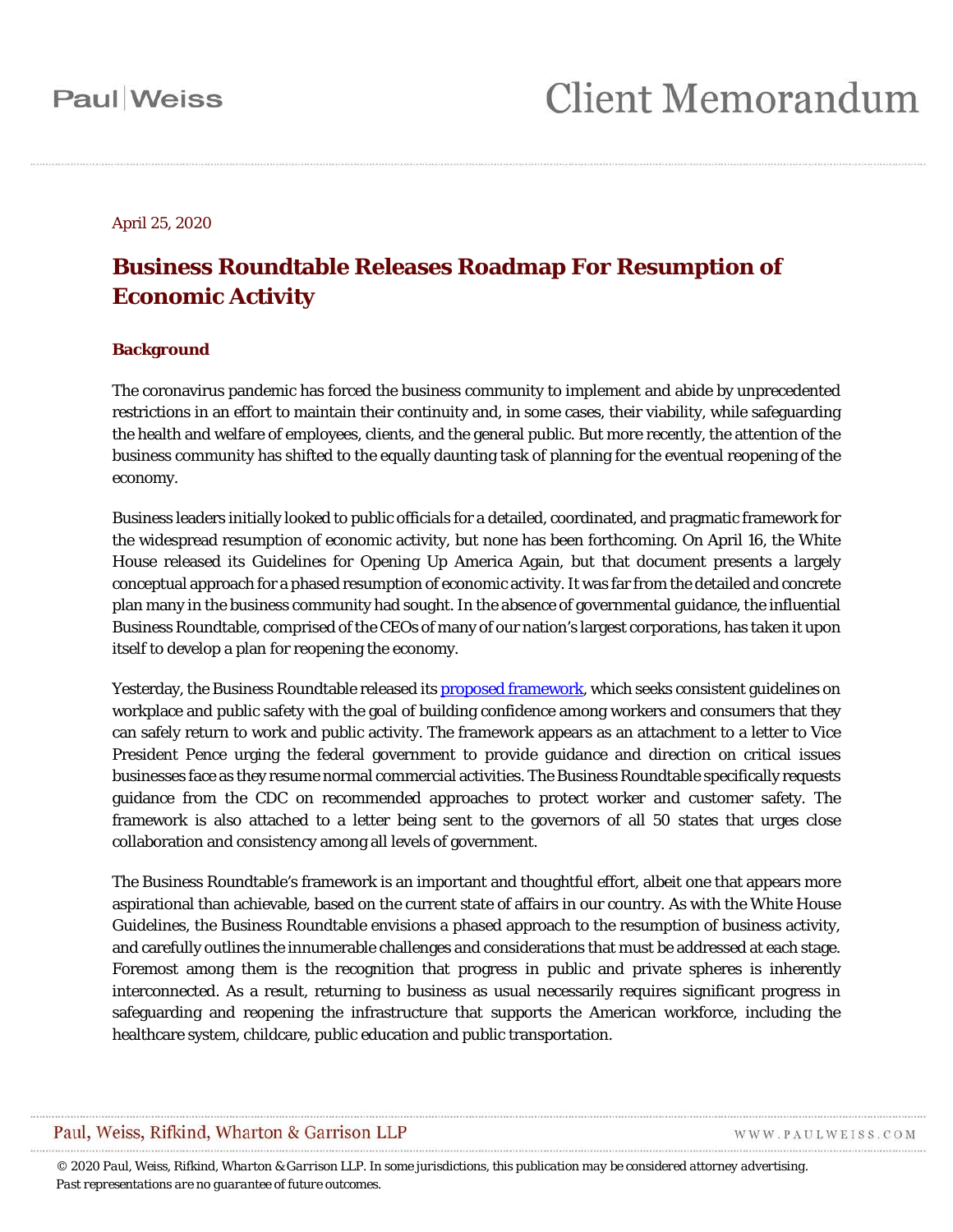## **Paul** Weiss

# **Client Memorandum**

The Business Roundtable carefully considers various categories of guidelines that state and local governments could adopt to facilitate the resumption and restoration of business activity, and evaluates particular measures designed to promote each. For example, in each phase of the recovery, the Business Roundtable considers how best to implement guidance on physical distancing, limitations on gatherings, and restrictions on travel. It also gives attention to considerations such as the use of protective equipment, cleaning protocols, and accommodations for vulnerable populations. And it evaluates the potential need for screening and testing (e.g., temperature checks), contact tracing, and protocols for sharing information with public health officials. Some of the proposed safeguards, such as a universal medical testing requirement, appear unrealistic at present and require access to vast resources that are currently unavailable and are not likely to be available in the near-term.

The Business Roundtable framework operates at a high level and provides illustrative model safeguards in a series of templates for broad categories of business environments: offices, retail, manufacturing, and construction. In this section of the roadmap, the Business Roundtable appropriately recognizes that businesses will need to confront a host of challenging practical issues, particularly in the early phases of the economic recovery. For example, employers will need to consider such measures as phased returns, implementation of shifts, and potential modifications to the work environment to allow for physical distancing. Decisions will need to be made about the use of protective equipment to reduce the risk of transmission. Cleaning protocols will need to be developed, especially for heavily trafficked areas and hightouch surfaces (e.g., doorknobs, elevator buttons, etc.). Employers will also need to decide on screening measures for employees, clients, customers, and vendors before access will be granted to business premises.

The Business Roundtable framework includes a series of questions about which it solicits governmental and public health guidance. For example, the Business Roundtable asks how the restrictions for gathering size should be adjusted to account for the use of protective equipment. It seeks recommendations on reducing constriction points, including entryways and elevators. It wrestles with the relevance of differences between positions that are customer facing and those that are not. And it ponders the interplay of health-screening guidance and laws governing privacy of health information.

#### **Key Takeaways**

In its roadmap, the Business Roundtable unquestionably has identified important challenges presented by the eventual resumption of economic activity. It is not enough to simply flip over the "closed" signs that currently adorn shop windows and businesses across the country. Businesses must take reasonable steps when reopening to protect their customers, employees, and business partners. In the absence of federal or state guidelines, the Business Roundtable has identified a number of potentially relevant safeguards businesses could consider implementing as they begin to resume normal operations.

But as the Business Roundtable tacitly recognizes, the reasonableness of any safeguards will depend on the relevant circumstances. Reasonable precautions unavoidably will vary by the characteristics of the business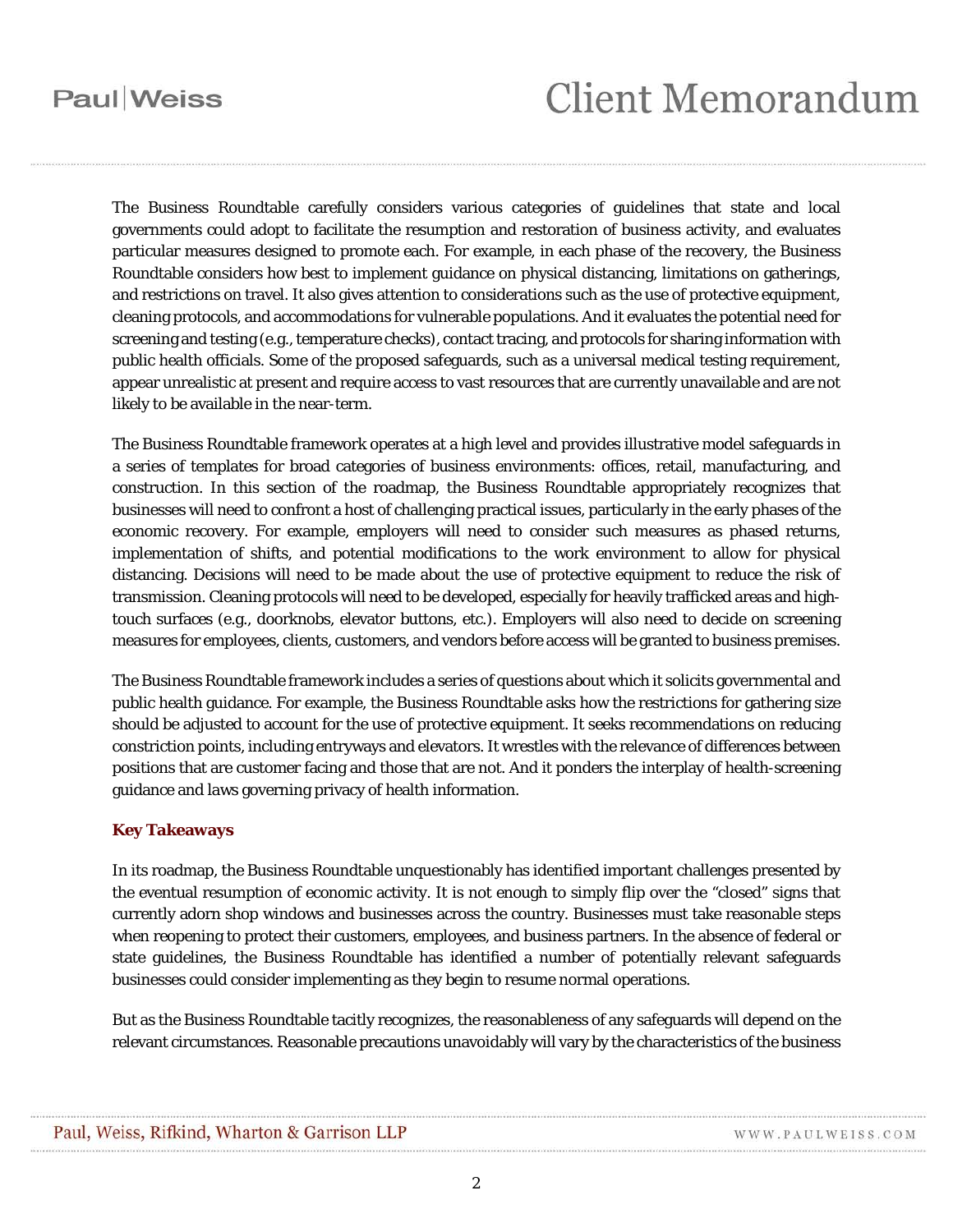## **Paul** Weiss

# **Client Memorandum**

in question and must afford flexibility. The cost and practicality of many of the proposals outlined in the framework will be prohibitive for all but the largest corporations. There can be no one-size-fits-all solution. The exhibits created by the Business Roundtable themselves speak to the need for customized solutions. While those exhibits operate at a high level and appear to contemplate large-scale operations rather than small businesses, they illustrate that appropriate practices to protect the health of all stakeholders will depend on the unique circumstances presented by the business operation in question. Just as office-based activities differ from work on the factory floor, so too will large, densely packed workspaces differ from smaller, dispersed spaces. Safeguards should be tailored to the relevant environment. Construing the Business Roundtable's framework as anything more than illustrative would frustrate its purpose and gloss over the reality that appropriate safeguards will depend on the unique circumstances and available options facing each business in question.

Amplifying the concerns of many business owners, the Business Roundtable urges policymakers at the federal and state levels to provide guidance and coordinate their efforts to re-open the economy. Policymakers have a clear role to play in providing guidance and assistance to business owners attempting to re-open. Such national and regional guidelines can be critical to disseminating important considerations and can provide insight into safeguards that business should consider adopting when re-opening. While guidance from federal and state authorities can be helpful, compliance with that guidance may not be feasible or advisable in certain instances and, even where it is, such guidance is unlikely to afford businesses a safe harbor from liability. In the current political environment, the odds are remote at best that immunity from liability will be provided to businesses that re-open in compliance with government guidelines. It is therefore incumbent on businesses to identify the particular risks presented by the nature of their operations and develop safeguards that reasonably address their individualized risk profiles. There are no shortcuts around a reasoned evaluation of the risks and identification of appropriate remedial measures.

Finally, any remedial measures must be in harmony with existing laws and regulations. As the Business Roundtable observes, any efforts to monitor infection among employees or others must not run afoul of HIPAA and other provisions protecting privacy rights. Likewise, any physical barriers or distancing techniques should contemplate ADA requirements and accessibility regulations. To the extent special provisions are made for vulnerable employees, they should consider anti-discrimination laws, EEOC guidance, and other regulations. Careful consideration will be required to make sure remedial measures are both appropriate and lawful.

Ultimately, all businesses must make individualized assessments of the risks presented by resuming normal activities and take appropriate safeguards to protect the health of employees, customers, and others. The Business Roundtable framework, while reasoned and valuable, should not be seen as prescribing a standard against which all businesses will be judged or providing a safe harbor for businesses that comply with its recommendations.

\* \* \*

WWW.PAULWEISS.COM